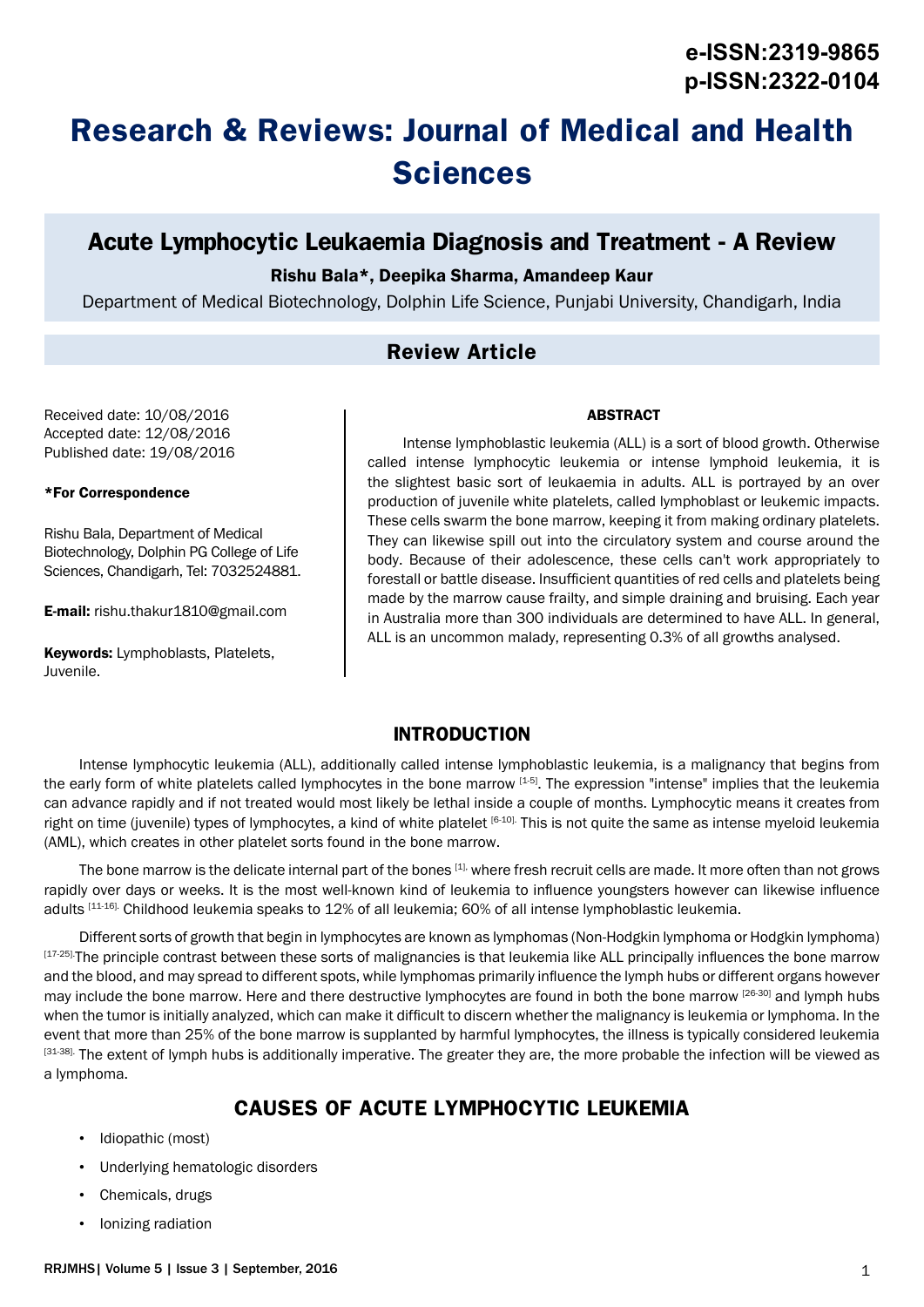- Viruses (HTLV I)
- Hereditary/genetic conditions

# **TYPES OF ACUTE LYMPHOCYTIC LEUKEMIA**

There are three unique sorts of intense lymphocytic leukemia

- Pre (forerunner) B cell ALL is the most widely recognized sort in grown-ups
- Mature B cell ALL this write is distinguished by specific hereditary  $[39,40]$  changes
- Pre (forerunner) T cell ALL will probably influence youthful grown-ups and is more regular in men.

Developed B cell ALL is some of the time called Burkitt sort ALL since it is like another malignancy called Burkitt lymphoma. A more established framework that specialists utilize less regularly is the FAB framework (French American British order framework). The FAB arrangement additionally partitions ALL into three sorts: L1 to L3. In L1 the lymphocytes look very like full grown lymphocytes [41-45]. In L3 the lymphocytes are exceptionally juvenile and look irregular. L2 is some place in the middle of and is the most widely recognized sort in grown-ups [46-55].

## **DIAGNOSING OF INTENSE LYMPHOBLASTIC LEUKEMIA**

#### Philadelphia chromosome

A few people with ALL have an adjustment in the leukemia cells called the Philadelphia chromosome [56-60]. This is called Philadelphia positive ALL. The Philadelphia chromosome is the point at which a quality called the ABL quality on chromosome 9 severs and adheres to a quality called the BCR quality on chromosome 22. This creates another quality called BCR-ABL [61-75]. This causes the phone to make a lot of a protein called tyrosine kinase. This protein urges leukemic cells to develop and increase.

#### FISH (fluorescence in situ hybridization)

FISH is a test that searches for quality changes in cells. It can help the authority to work out which treatment given to the patients [76-78].

#### Lumbar cut

A lumbar cut appears if there are leukemia cells in the liquid around your cerebrum and spine [79-85]. The liquid is called cerebrospinal lumbar cut or CSF. The specialist will put a needle into patient spine and gather a little measure of liquid that channels out.

#### Mid-section X-beam

Patients may have X-beams to check general wellbeing. In intense lymphoblastic leukemia, now and then have a "knot" of leukemic cells developing in the focal point of the mid-section, in the zone around the heart. This region is known as the mediastinum and the knot is known as a mediastina mass [42].

#### CT examine

A CT sweep is a kind of modernized X-beam. CT output to check for specific indications of leukemia, for example, the mediastinal mass or to check tolerant general wellbeing [86-90].

## **TREATMENT OF ACUTE LYMPHOBLASTIC LEUKEMIA**

Patients have a few distinctive chemotherapy drugs in cycles of treatment.

#### Disposing of ALL (abatement instigation)

The treatment toward the starting plans to get leukemia into abatement [91-94]. Abatement implies there are no leukemia cells in your blood or bone marrow. This period of treatment is called instigation treatment or abatement impelling. Patients have a few distinctive chemotherapy drugs and a steroid [95-98].

#### Treatment to stop ALL coming back (consolidation)

The second period of treatment is called combination treatment. Patients have this when leukemia has gone into abatement. There are distinctive sorts of union treatment. May have high measurements of one of the chemotherapy sedates that patients had as a major aspect of their incitement treatment.

#### Halting ALL spreading into the cerebrum or spinal liquid (CNS prophylaxis)

Prophylaxis just means prevention. Leukemia cells can go into the mind and spinal line. Chemotherapy into a vein can't break through to execute them. In this way, chemotherapy infused into the liquid that flows around the mind and the spinal rope (the cerebrospinal liquid, CSF). The chemotherapy medication is generally methotrexate

#### RRJMHS| Volume 5 | Issue 3 | September, 2016 2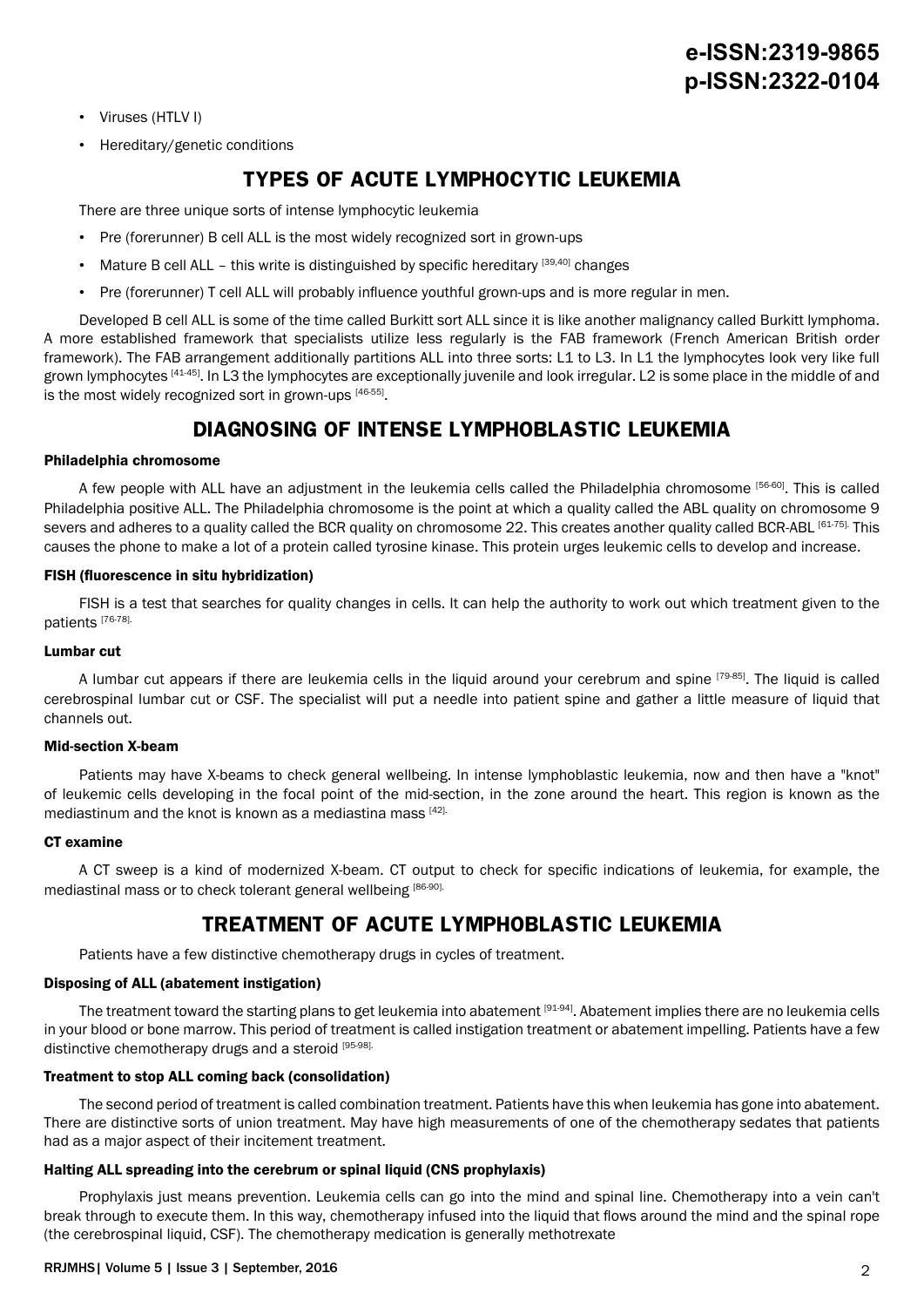#### Keeping ALL away, long haul (support)

This is known as upkeep treatment. It is more chemotherapy, however in lower dosages than patient have in alternate periods of treatment. Patient will have the capacity to have this as an outpatient. Counting support treatment, the entire ALL treatment course goes on for around 2 years.

# **SIDE EFFECTS OF CHEMOTHERAPY FOR ALL**

Drugs influence individuals in various ways. Not everybody has the same reactions with the same medication. The regular reactions are prone to have with treatment for intense lymphoblastic leukemia are:

- A drop in your platelet checks
- Feeling and being wiped out
- Complete male pattern baldness
- A sore mouth and mouth ulcers
- Diarrhea
- Tiredness

Every one of the medications used to treat ALL will make platelet tallies fall. This incorporates red platelets, platelets and white platelets. The danger of disease persists for a couple of weeks after the treatment. Amid ALL treatment the vast majority need anti-toxins into a vein sooner or later, to treat disease.

# **CONTROL THE IMPACTS OF ALL TREATMENT**

Chemotherapy medications can bring about a few impacts that should be controlled .To control others impact of chemotherapy, may take solutions, for example, allopurinol tablets. These tablets help the body to prepare the waste materials from the dead leukemia cells [99,100]. In the event that white platelet levels are high, or if T cells ALL, take a solution called rasburicase by dribble, rather than allopurinol tablets.

## **CONCLUSION**

In conclusion, Leukemia can be fatal, but with early diagnosis, proper treatments, and a lot of luck, it can be put into remission. With treatment options improving constantly, there may one day be a sure cure. Leukemia is a very dominant disease and very hard to treat. The key may be in the causes.

## **REFERENCES**

- 1. Liu J, et al. Evaluation of vitamin D level and fatigue in acute leukemia patients undergoing chemotherapy. J Leuk. 2015;3:194.
- 2. Sharma RK, et al. Applicability of a single 5 color cytoplasmic markers tube as primary panel in routine immunophenotyping of acute leukemia. J Blood Disord Transfus. 2015;6:309.
- 3. Tanyildiz HG, et al. Vitamin b12 deficiency mimicking acute leukemia in a child. J Clin Case Rep. 2014;4:430.
- 4. Brahimi M, et al. The use of cd45/ ssc dot plots in the classification of acute leukemias. J Hematol Thromb Dis. 2014;2:e107.
- 5. Wong GC, et al. Invasive mould disease predictive risk factors in acute leukemia patients receiving intensive chemotherapy and its impact on survival. J Blood Disord Transfus. 2013;4:156.
- 6. Dogan S, et al. Comparison of mll fusion genes expression among the cytogenetics abnormalities of acute myeloid leukemia and their clinical effects. J Biom Biostat. 2016;7:312.
- 7. Blanc K, et al. Acute respiratory failure in a patient presenting t-cell pro-lymphocytic leukemia: specific leukemic lung involvement? J Clin Respir Dis Care. 2016;2:116.
- 8. Haggag R, et al. Study of plasma endostatin level in patients with acute myeloid leukemia. Adv Oncol Res Treat. 2016;1:107.
- 9. Zhu HH, et al. CD34-Negative is highly associated with T (15;17), T (V; 11q23) and the NPM1-mutation subtypes in 343 newly diagnosed patients with acute myeloid leukemia . Chemo Open Access. 2016;5:200.
- 10. Elbedewy TA and Elashtokhy HE. The utility and applicability of chronic myeloid leukemia scoring systems for predicting the prognosis of Egyptian patients on imatinib: Retrospective Study. J Leuk. 2016;4:210.
- 11. Tulara NK. Adult t cell leukemia/lymphoma in a 56 years old Indian male with history of miliary Koch's on anti-tubercular therapy. Oncol Cancer Case Rep. 2016;2:110.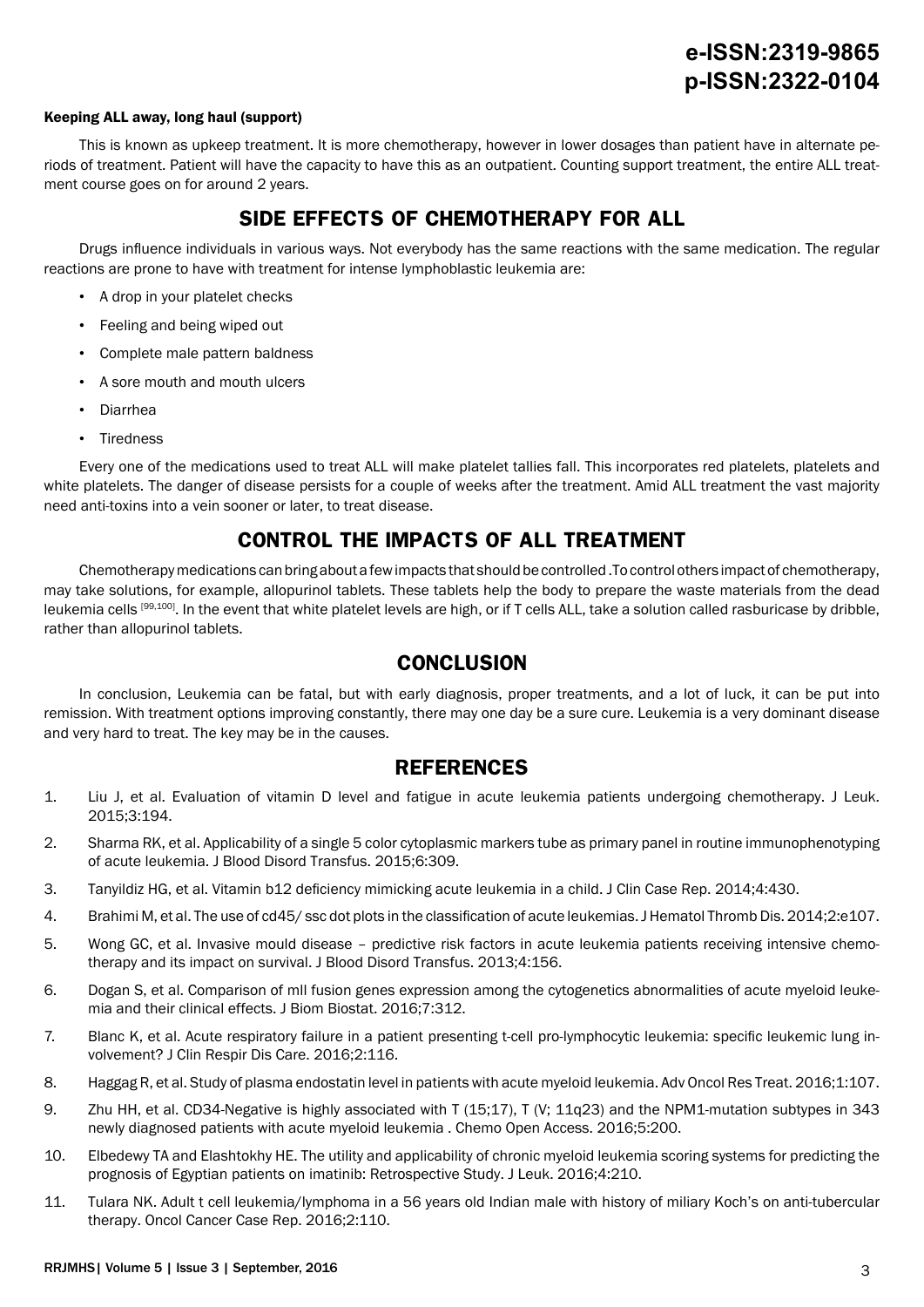- 12. Chang F, et al. Clinical and hematological profile of acute myeloid leukemia (aml) patients of Sindh. J Hematol Thrombo Dis. 2016;4:239.
- 13. Barik S. Combination therapy for chronic lymphoid leukemia. J Cancer Sci Ther. 2016;8:078-079.
- 14. Cheng H, et al. A new mutation identified in an imatinib and nilotinib resistant chronic myeloid leukemia patient. Chemo Open Access. 2016;5:193.
- 15. Kodidela S, et al. Genotype distribution of dihydrofolatereductase variants and their role in disease susceptibility to acute lymphoblastic leukemia in Indian population: An Experimental and Computational Analysis. J Leuk. 2016;4:209.
- 16. Hummel HD, et al. Adverse events in adults with relapsed or refractory acute lymphoblastic leukemia (all): a literature review of recent clinical trials. J Leuk. 2016;4:208.
- 17. Frezzato F, et al. Targeting bruton's tyrosine kinase in chronic lymphocytic leukemia at the crossroad between intrinsic and extrinsic pro-survival signals. J Leuk. 2016;4:207.
- 18. Olaya N, et al. Bovine leukemia: zoonosis associated with breast cancer in humans?. J Med Surg Pathol. 2016;1:110.
- 19. Xu M, et al. Aggressive natural killer cell leukemia secondary to hodgkin lymphoma: a case report and review of the literature. Chemo Open Access. 2016;5:182.
- 20. Yi-Zhi J, et al. Life-threatening capillary leak syndrome in an adult with refractory acute myeloid leukemia during allogeneic transplantation: a case report and review of literature. Transplant Rep . 2015;1:101.
- 21. Essa N, et al. autoimmune hemolytic anemia in a patient with acute myelomonocytic leukemia. J Blood Disord Transfus. 2016;7:336.
- 22. Babi MA, et al. Bilateral borderzone infarcts in hypereosinophilic leukemia without proximal vessel stenosis. J Neurol Neurophysiol. 2016;7:349.
- 23. Dhar PK, et al. Analytical model for the assessment of efficiency of stem cell transplantation with suicidal gene construct for the treatment of leukemia. Oncol Trans Res. 2015;1:103.
- 24. Harif M. Hairy cell leukemia associated with bone marrow tuberculosis. J Cytol Histol. 2016;7:382.
- 25. Ngaeje M, et al. A case of a child with chronic myeloid leukemia presenting with vision and hearing loss. J Blood Disord Transfus. 2016;7:333.
- 26. Bhinder MTM, et al. Pharmacogenetic testing for methotrexate treatment in leukemia patients. J Biomol Res Ther. 2016;4:134.
- 27. Agius LM. A dual origin for bcr-abl gene translocation/fusion as dynamics of synergism of the hematopoietic stem cell and hemangioblast in chronic myeloid leukemia. J Leuk. 2015;3:203.
- 28. Cuttler JM and Welsh JS. Leukemia and ionizing radiation revisited. J Leuk. 2015;3:202.
- 29. Zakharova and Stolyarevich ES. Clinical presentation and pathology spectrum of kidney damage in non-Hodgkin lymphoma/leukemia and lymphoplasmacytic lymphomas. J Leuk. 2015;3:201.
- 30. Oliveira PN, et al. Congenital acute lymphoblastic leukemia with placental involvement: Case report x. J Preg Child Health. 2015;2:204.
- 31. Tamai H, et al. Effective management of acute promyelocytic leukemia with high risk of fatal intracranial hemorrhage. Biol Med (Aligarh). 2015;8:262.
- 32. Belhadj M, et al. Hemophagocytic lymphohistiocytosis due to acute myeloid leukemia relapse: A very unusual association. J Leuk. 2015;3:198.
- 33. Huang C, et al. The association between mRNA expression levels of ephx1 and prognosis of acute myeloid leukemia. J Integr Oncol. 2015;4:154.
- 34. Polzer H, et al. Individualized treatment strategy with small-molecular inhibitors in acute myeloid leukemia with concurrent flt3-itd and flt3-tkd mutation. J Clin Case Rep. 2015;5:622.
- 35. Omran A, et al. Cd44 and cd44 variant 6 in children with acute lymphoblastic leukemia. J Cancer Sci.2015.
- 36. Yongabi KA, et al. Spectrum of systemic yeast infections in leukemia patients in Cameroon and sensitivity of isolates to griseofulvin, ketoconazole and organic extracts of four medicinal plants . J Leuk. 2015;3:195.
- 37. Sparkes AH, et al. A comparative study of the efficacy of a canarypox based recombinant leukemia vaccine against a natural contact felv challenge in cats. J Vaccines Vaccin. 2016;6:300.
- 38. Berbis G, et al. Implications of basic research in clinical practice: Toward a personalized medicine in T-cell acute lymphoblastic leukemia (t-all). Mol Biol. 2013;4:142.
- 39. Gargantilla P, et al. Primary plasma cell leukemia presenting with chest pain. J Hematol Thrombo Dis 3:225.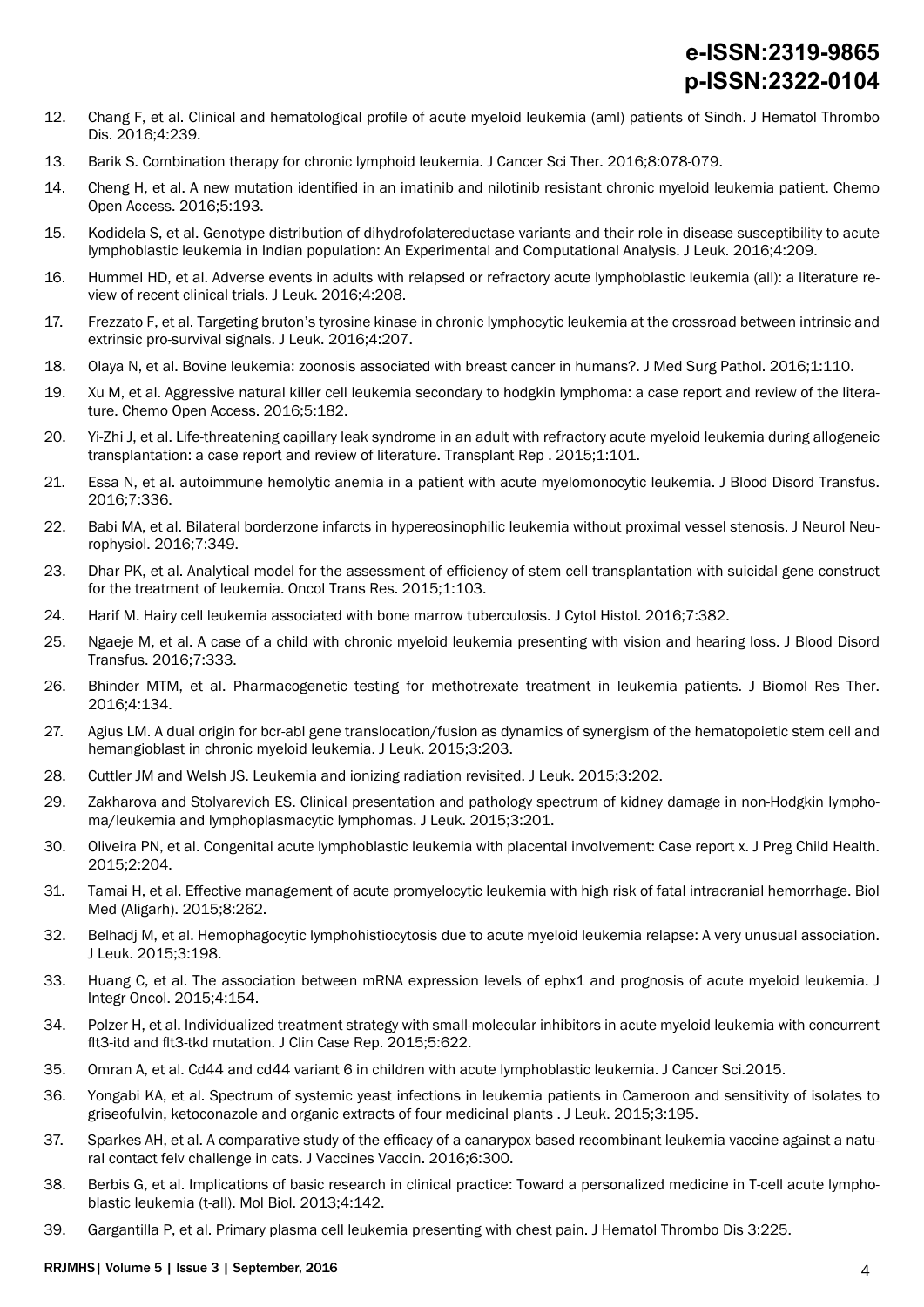- 40. Hassanein M. Prognostic value of hematogones in patients with acute myeloid leukemia in first complete remission. J Blood Disord Transfus. 2015;6:319.
- 41. Bahoush GR, et al. Identification of children with acute lymphoblastic leukemia at low risk for tumor lysis syndrome. J Blood Disord Transfus. 2016;6:318.
- 42. Kumar H, et al. Systemic review on chronic myeloid leukemia: Therapeutic targets, pathways and inhibitors. J Nucl Med Radiat Ther. 2015;6:257.
- 43. Elsawi R, et al. Using a simple, non-expensive *in vitro* model for studying chronic myeloid leukemia in research laboratories. Clon Transgen. 2016;4:145.
- 44. Zhang Q, et al. Regulatory roles of klf3 in hematopoiesis of k562 leukemia cells. J Stem Cell Res Ther. 2014;5:310.
- 45. Liu J, et al. Evaluation of vitamin d level and fatigue in acute leukemia patients undergoing chemotherapy. J Leuk. 2016;3:194.
- 46. Elhadary AMA. Assessment of cytogenetic instability and gene transcription of chronic myelogenous leukemia cells exposed to non-thermal plasma. J Cytol Histol. 2016;6:371.
- 47. Somasundaram V, et al. Unusual hairy projections in a case of t-acute lymphoblastic leukemia, a cause for diagnostic dilemma: a case report. J Hematol Thrombo Dis. 2015;3:223.
- 48. Gargantilla P, et al. leukemia and origami crane. J Hematol Thrombo Dis. 2015;3:217.
- 49. Elbossaty WE, et al. Prognostic relevance of ww-oxidoreductase gene expression in patients with acute lymphoblastic leukemia. J Cancer Sci Ther. 2015;7:302-307.
- 50. Gadhia P, Three ways Philadelphia variant in chronic myeloid leukemia. J Leuk. 2015;3:191.
- 51. Atfy M, CD200 suppresses the natural killer cells and decreased its activity in acute myeloid leukemia patients. J Leuk. 2015;3:190.
- 52. Reure J, et al. Posterior reversible encephalopathy syndrome during induction treatment of Philadelphia positive acute lymphoblastic leukemia in an adult patient: First case report and literature review. J Blood Lymph. 2015;5:141.
- 53. Neanaa H, et al. Comparative study between valproic acid combined with conventional chemotherapy versus conventional chemotherapy alone in Egyptian acute myeloid leukemia patients. J Blood Lymph. 2015;5:140.
- 54. Sharma RK, et al. Applicability of a single 5 color cytoplasmic markers tube as primary panel in routine immunophenotyping of acute leukemia. J Blood Disord Transfus. 2015;6:309.
- 55. Ribers JM. Blinatumomab: A promising new drug in the therapeutic armamentarium for acute lymphoblastic leukemia. Chemo Open Access. 2014;4:164.
- 56. Leite LAC, et al. Acute abdominal pain revealing primary plasma cell leukemia: A rare and aggressive case of plasma cell dyscrasia. J Cytol Histol. 2016;6:364.
- 57. Bülbül,et al. Spontaneous remission in congenital leukemia aml-m1 with pericardial effusion. J Neonatal Biol. 2014;4:196.
- 58. Hela BJ, et al. Recurrent ischemic cerebrovascular accidents with recurrent acute ischemia of the left upper limb revealing acute myeloid leukemia. J Vasc Med Surg. 2015;3:209.
- 59. Mansour SA. E-cadherin immunohistochemistry stain and acute erythroid leukemia, the emerging story. J Cytol Histol. 2015;6:352.
- 60. Pennisi A, et al. Acute lymphoblastic leukemia evolving from atypical chronic myelogenous leukemia: case report and review of the literature. J Leuk S. 2016;1:007.
- 61. Chi J, et al. The evolution of genetics techniques for leukemia diagnosis. Adv Tech Biol Med. 2016; 3:e111.
- 62. Hamid GA. Treatment development of chronic myeloid leukemia. J Develop Drugs. 2015;4:e144.
- 63. Robak T. Bcl-2 inhibitors for chronic lymphocytic leukemia. J Leuk. 2016;3:e114.
- 64. Yokus and Gedik H. Severe neurological signs due to hyponatremia in patient with acute myeloid leukemia; ethiological factors and therapeutic approach. J Blood Disord Transfus. 2015;5:001.
- 65. Okuno N, et al. A case of t-cell prolymphocytic leukemia/lymphoma suggested thyroid origin. Thyroid Disorders Ther. 2016;4:190
- 66. Azad NA, Phytohemagglutinin-induced peripheral blood cytogenetics: A valid means for diagnosis and imatinib therapy monitoring of chronic phase chronic myeloid leukemia patients. J Cancer Sci Ther. 2015;7:242-248.
- 67. Pathak P. The changing therapeutic landscape of chronic lymphocytic leukemia. J Blood Lymph. 2015 5:e120.
- 68. Yahia S, et al. Cognitive function and quality of life in Egyptian children with acute lymphoblastic leukemia. J Blood Disord Transfus. 2015;6:291.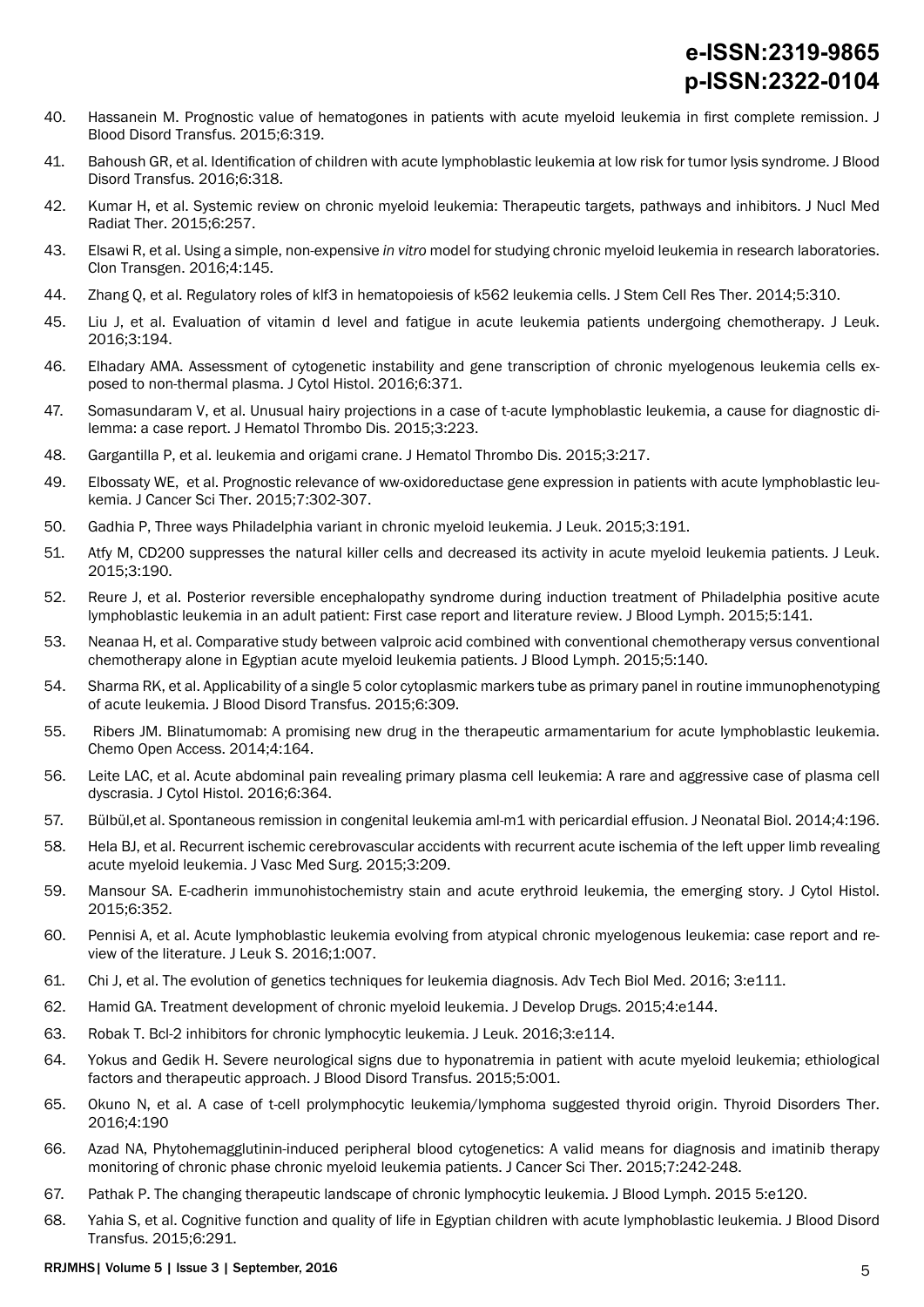- 69. Balci Y, et al. Mature B cell acute lymphoblastic leukemia presenting with hypercalcemia. J Leuk. 2015;S1:002.
- 70. Kaleem B. Plasma cell leukemia-behind a disguise. J Clin Case Rep. 2015;5:533.
- 71. Alsara, et al. Advances in the treatment of hairy cell leukemia. J Hematol Thrombo. Dis.2016; 3:210.
- 72. Takemoto S, et al. Serum soluble CD30 levels to detect activation and aggression status of adult T-cell leukemia/lymphoma cells. J Hematol Thrombo Dis. 2015;3:205.
- 73. Kallus SJ and George NB. A case of hypergranular acute promyelocytic leukemia (French-American-British Classification M3) Neil Batta, MS3. J Clin Case Rep. 2015;5:i105.
- 74. Reksodiputro AH, et al. Epidemiology study and mutation profile of patients with chronic myeloid leukemia (CML) in Indonesia. J Blood Disord Transfus. 2015;6:271.
- 75. Druhan L, et al. Acute heart failure in a patient with acute myeloid leukemia following daunorubicin treatment: A case report. J Leuk. 2015;3:185.
- 76. Knauf W. Chronic lymphocytic leukemia: Raising expectations in the treatment of elderly patients. J Leuk. 2015;3:181.
- 77. Massimo B, et al. Early molecular response in chronic myeloid leukemia and halving time: Latest evidences. 2015;48:20-25.
- 78. Alves APNR, et al. Reversine triggers mitotic catastrophe and apoptosis in K562 cells. 2015;48:26-31.
- 79. Bellosillo B, et al. Characterization of CD34+ hematopoietic progenitor cells in JAK2V617F and CALR-mutated myeloproliferative neoplasms. 2015;48:11-15.
- 80. Al Dallal S, et al. Zfp521 promotes B-cell viability and cyclin D1 gene expression in a B cell culture system. 2016;46:10-17.
- 81. Wang Q, et al. Sam68 affects cell proliferation and apoptosis of human adult T-acute lymphoblastic leukemia cells via AKT/ mTOR signal pathway. 2015;46:1-19.
- 82. Hernández-Sánchez M and Rodríguez-Vicente AE. miRNA expression profile of chronic lymphocytic leukemia patients with 13q deletion. 2015;46:30-36.
- 83. Zhang H, et al. Identification of tbk1 and ikke, the non-canonical ikb kinases, as crucial pro-survival factors in htlv-1-transformed t lymphocytes. 2015;46:37-44.
- 84. Yousaf M, et al.The miR-17∼92 cluster contributes to MLL leukemia through the repression of MEIS1 competitor PKNOX. 2015;146:51-60.
- 85. Cao XX, et al. The clinical spectrum of IgM monoclonal gammopathy: A single center retrospective study of 377 patients. 2015;46:85-88.
- 86. Manzoni D, et al. The ibrutinib B-cell proliferation inhibition is potentiated in vitro by dexamethasone: Application to chronic lymphocytic. Leukemia Research. 2015;47:1-7.
- 87. Yamaguchi T, et al. Acute megakaryoblastic leukemia, unlike acute erythroid leukemia, predicts an unfavorable outcome after allogeneic HSCT. Leukemia Research. 2015;47:47-53.
- 88. Jing XM, et al. oxaliplatin with sandwiched radiotherapy in the treatment of newly-diagnosed extranodal nature killer (NK)/T cell lymphoma. 2015;47:26-31.
- 89. Niemöller C, et al. Single cell genotyping of exome sequencing-identified mutations to characterize the clonal composition and evolution of inv(16) aml in a cbl mutated clonal hematopoiesis leukemia research. 2015; 47:41-46.
- 90. Tang FF. Allogeneic hematopoietic cell transplantation for adult patients with treatment-related acute myeloid leukemia during first remission: Comparable to de novo acute myeloid leukemia. 2015;4 :8-15.
- 91. Xiaohong XU, et al. Cell adhesion induces overexpression of chromodomain helicase/ATPase DNA binding protein 1-like gene (CHD1L) and contributes to cell adhesion-mediated drug resistance (CAM-DR) in multiple myeloma cells. Leukemia Research. 2015;47:54-62.
- 92. Heinz T. Dysplastic erythroid precursors in the myelodysplastic syndromes and the acute myeloid leukemias: Is there biologic significance? (How should blasts be counted?). Leukemia research. 2015;47:63-69.
- 93. Heim D, et al. Increase of endothelial progenitor cells in acute graft-versus-host disease after allogeneic haematopoietic stem cell transplantation for acute myeloid leukemia. Leukemia Research. 2015;47:22-25.
- 94. Wang J. The sensitivity of chronic myeloid leukemia CD34 cells to Bcr-Abl tyrosine kinase inhibitors is modulated by ceramide levels. Lukemia Research. 2015;47:32-40.
- 95. Eidukaite, et al. Defining the significance of IGF2BP1 overexpression in t(12;21)(p13;q22)- positive leukemia REH cells. Leukemia Research. 2016;47: 16-21.
- 96. Miyashita M, et al. Evaluation of care for leukemia and lymphoma patients during their last hospitalization from the perspective of the bereaved family. Leukemia Research. 2015;47:93-99.